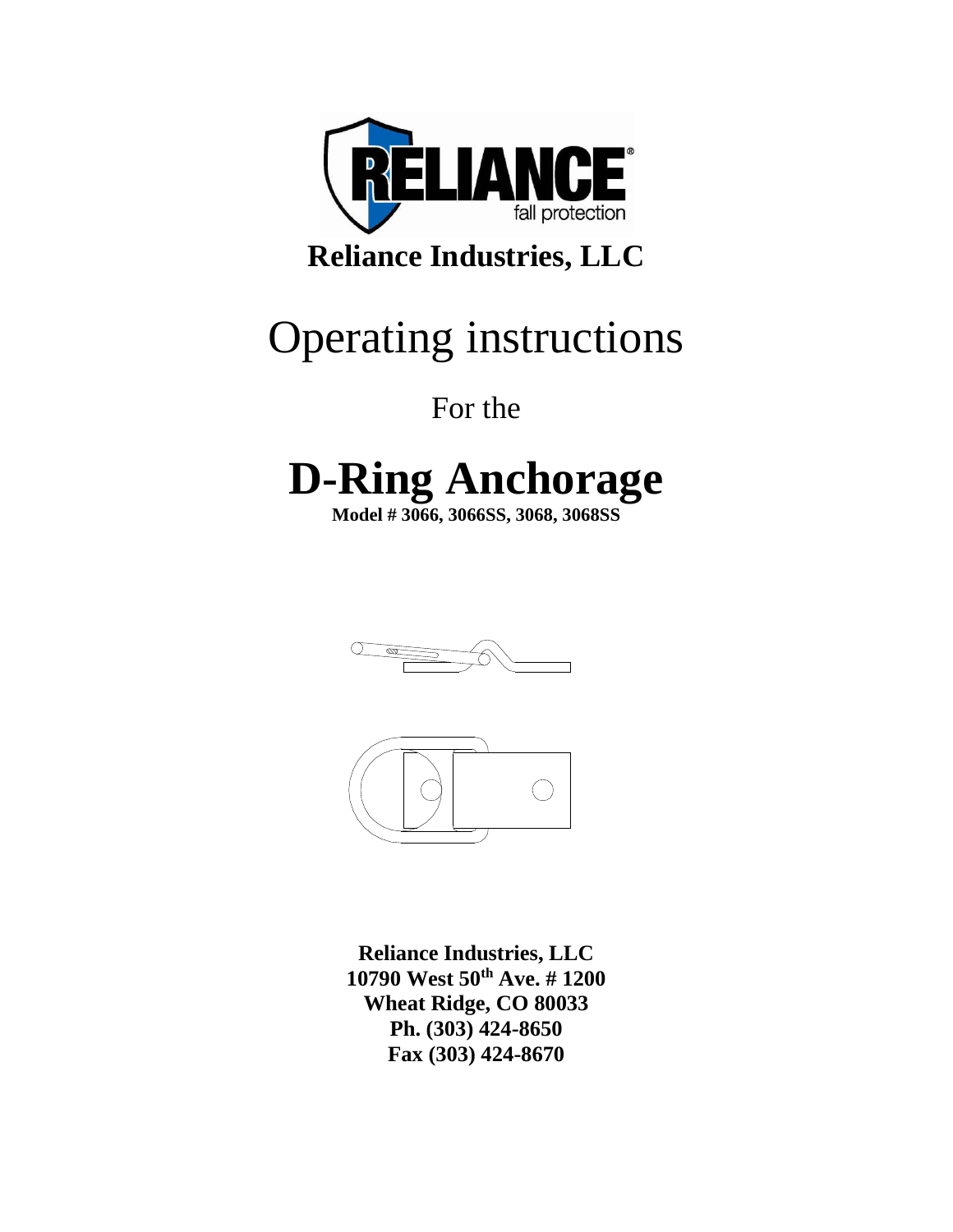

### Important Instructions!

These instructions must be kept on file and available for the users reference at **all** times. The users must read and full understand these instructions or have the instructions explained in detail before using this equipment. **Failure to observe these instructions could result in serious injury or death.**

Prior to use, all workers must be trained in the proper use of all systems and equipment.

A Training and Instruction review should be repeated at regular intervals.

A rescue plan must be prepared; the workers must be trained in its use, and rescue equipment must be on hand prior to any use of this equipment.

Any questions regarding these instructions should be directed to:

Reliance Industries, LLC PO Box 140008 Denver, CO 80214 Ph. (800) 488-5751 Ph. (303) 424-8650 Fax (303) 424-8670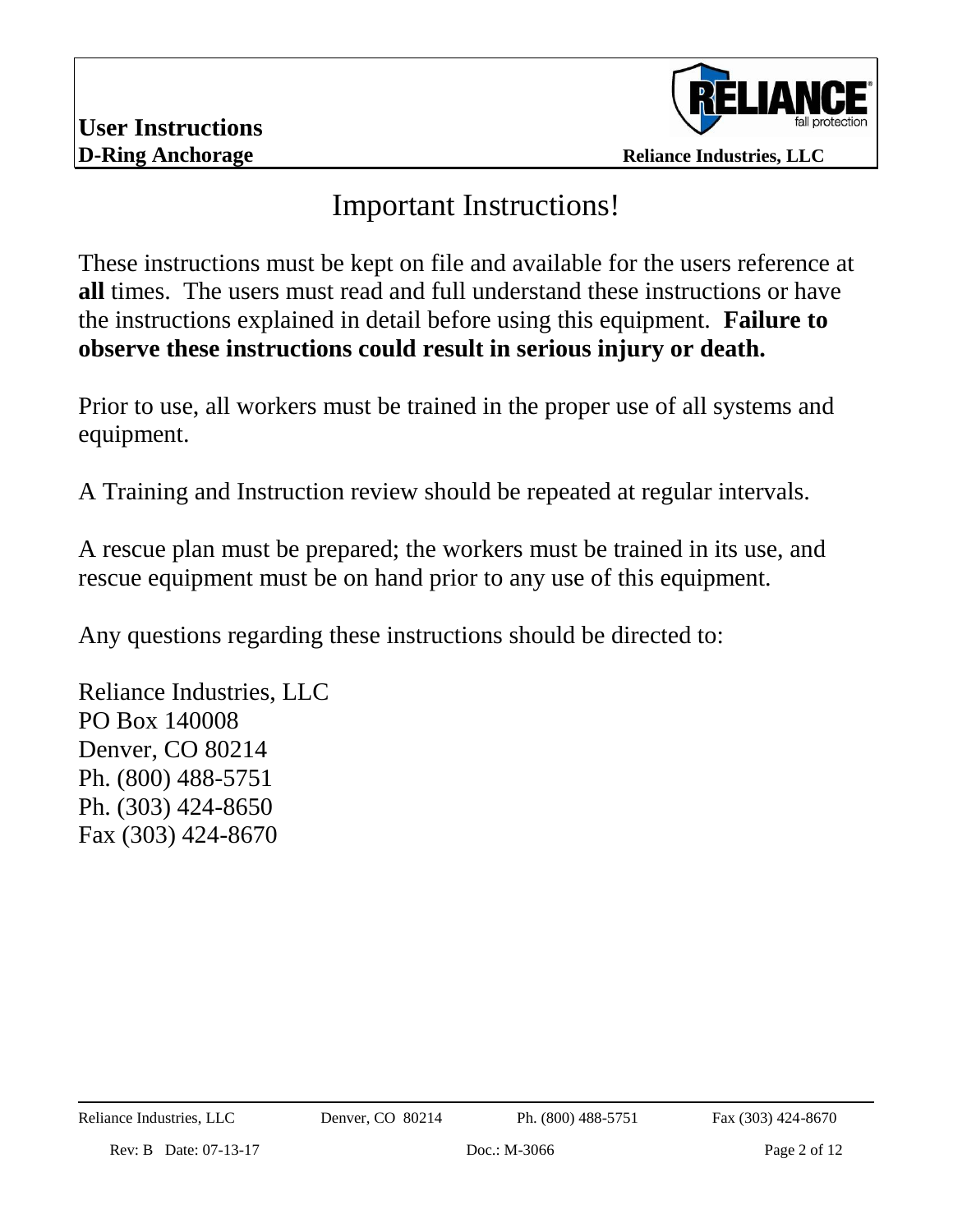

## **Table of Contents**

Ph. (800) 488-5751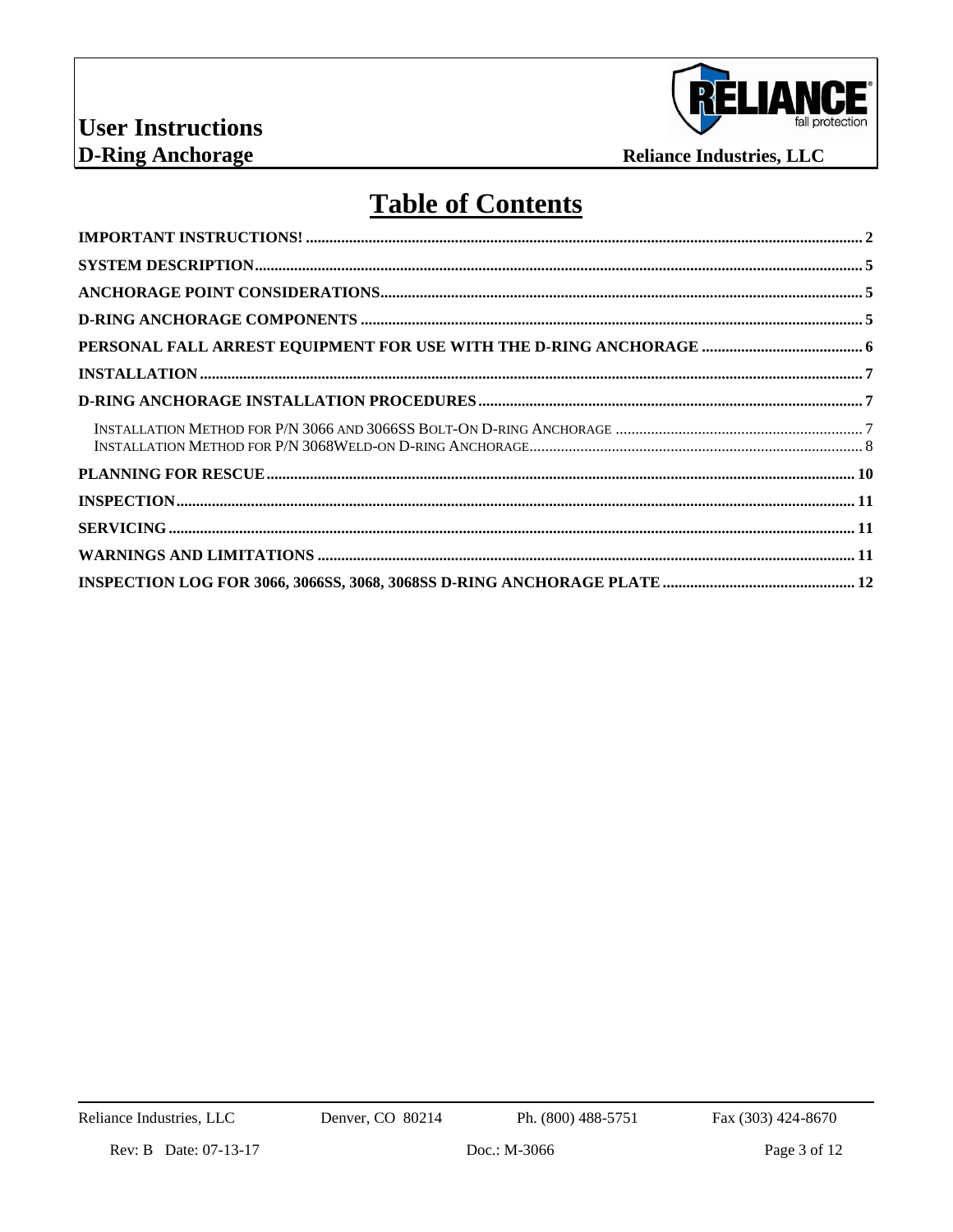

## Important OSHA Regulations Covering the Use of Personal Fall Arrest Anchorages

### OSHA 1926.502 (d)(15):

Anchorages used for attachment of personal fall arrest equipment shall be independent of any anchorage being used to support or suspend platforms and capable of supporting at least 5,000-lb (22 kN) per employee attached, or shall be designed, installed, and used as follows:

### $(d)(15)(i)$ :

as part of a complete personal fall arrest system which maintains a safety factor of at least two; and

#### $(d)(15)(ii)$ :

under the supervision of a qualified person.

### OSHA 1926.502 (d)(16)(iii):

Personal fall arrest systems shall be rigged such that an employee can neither free-fall more than 6 ft. nor contact any lower surface.

### OSHA 1926.502 (d)(21):

Personal fall arrest systems shall be inspected prior to each use for wear, damage and other deterioration, and defective components shall be removed from service.

#### OSHA 1926.502 (d)(19):

Personal fall arrest systems and components subjected to impact loading shall be immediately removed from service and shall not be used again for employee protection until inspected and determined by a competent person to be undamaged and suitable for reuse.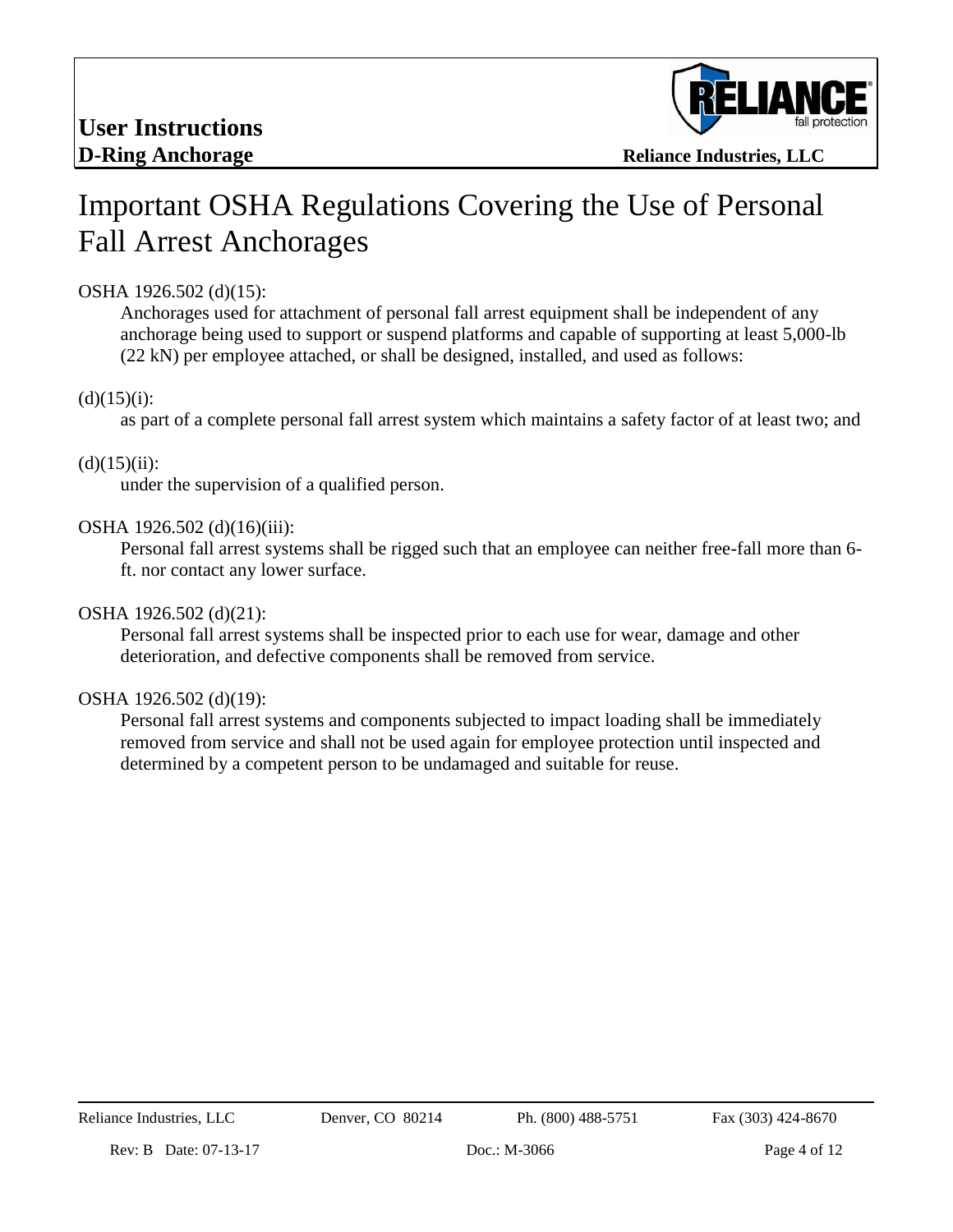

### System Description

The Reliance D-ring Anchorage is an anchorage point designed for use as an attachment of personal fall arrest devices by bolting or welding it to a standard steel/stainless steel structure or anchoring it into approved concrete structures. It provides a means of attaching an anchorage in locations where other forms of tie-offs may not be possible.

Meets or exceeds the following standards: OSHA and ANSI Z359.1

This anchorage is one component of a personal fall arrest system. The system is used in conjunction with a full-body harness for the worker, a shock absorbing vertical lifeline or self-retracting lanyard (SRL) with 900-lb. Maximum Arrest Force (MAF) using double-action single-locking snap hooks to attach to the D-ring Anchorage and the harness. Non-shock absorbing lanyards and retractables that do not have "slip-clutch" type internal shock absorbers with a 900 lb. maximum MAF are **NOT** allowed for use as vertical lifelines to attach to this system. Any attachments to the D-ring Anchorage must transfer fall arrest forces to the body through the dorsal d-ring of the full body harness only. Harness side and chest drings are not allowable lanyard connection points.

### Anchorage Point Considerations

The strength of the structure to which this HLL anchorage connector is attached must be at least 3,600-lb. per person attached to the structure. Only one person may be attached to an anchorage at any one time. If multiple people require anchor points at the same time, additional anchorages may be installed, but the structure must be examined to ensure that it possesses a minimum strength greater than the number of Dring Anchorages installed times 3,600-lb. This strength must be certified by a qualified person and must be verifiable by either calculation or testing. Anchorage locations must be selected carefully. Considerations must be made of the potential for swing falls. If in question, consult Reliance Engineering staff for proper design requirements.

## D-Ring Anchorage Components

The D-Ring Anchorage consists of the following standard approved and compatible components (see Figure 1):

- Zinc Plated Carbon Steel Models 3066 and 3068
	- 1 ea. D-Ring Anchorage Bracket, Zn Plated Carbon Steel (Rated for 5,000 lb. maximum load.)
	- 1 ea. 2-3/16-in. D-Ring, heavy duty, Zn plated alloy steel (Rated for 14,500 lb. maximum load.)
	- 2 ea.  $5/8$ -11 Grade 5 Hex Head cap screws with nuts and lock washers. (User Supplied)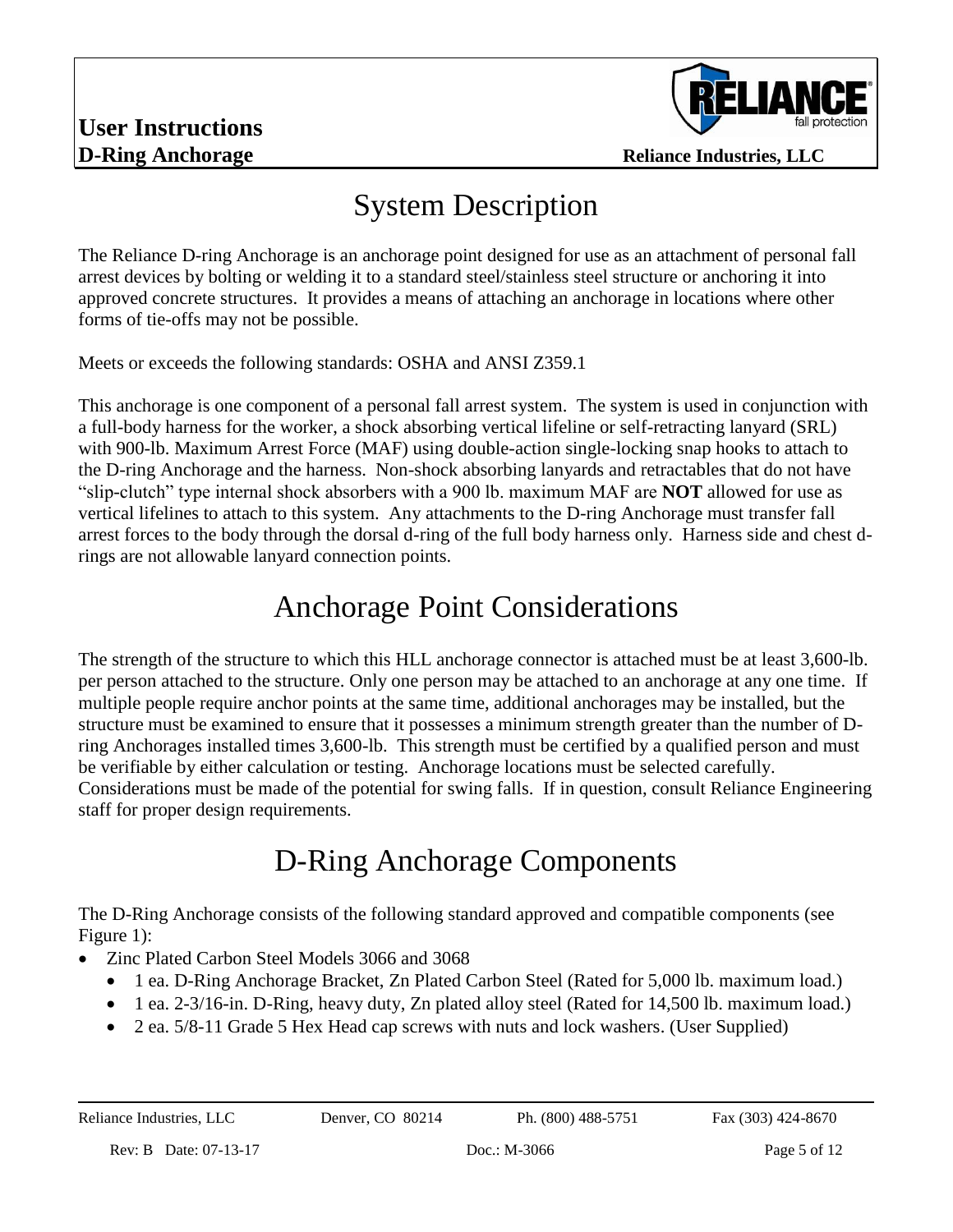# **User Instructions**



- Stainless Steel Models 3066SS and 3068SS
	- 1 ea. D-Ring Anchorage Bracket, 304 Stainless Steel (Rated for 5,000 lb. maximum load.)
	- 1 ea. 2-3/16-in. D-Ring, Forged Stainless Steel (Rated for 5,000 lb. maximum load.)
	- 2 ea.  $5/8$ -11 18-8 SST Hex Head cap screws with SST nuts and lock washers. (User Supplied)



The Reliance D-ring HLL Anchorage is designed for use with the approved, above listed components only. Substitutions or replacements with non-approved components will endanger the system integrity and may affect the safety and reliability of the total system.

### Personal Fall Arrest Equipment for Use with the D-Ring Anchorage

It is of utmost importance in the design of personal fall arrest systems to understand the nature and type of work being performed in an area prior to the installation of fall protection equipment. Anchorages for personal fall arrest systems should be located such that they position the attachment point directly overhead (or as much so as possible) to help reduce or eliminate the possibility of a swing fall.

Care should also be used in selecting a harness. Harnesses with sewn down back pads can limit as much as 1 ft. of back pad slippage during fall arrest, giving additional safety. If the system will be used where a worker could encounter a head first free-fall, a non-secured back pad can slide down the webbing to the small of the back, allowing the worker to fall out of the harness through the top by allowing the harness straps to slip over the shoulders. For this reason, we recommend the use of harnesses with Reliance Industries style high friction back pads. The use of body belts as fall arrest anchorages is not allowed under OSHA guidelines.

Reliance Industries, LLC Denver, CO 80214 Ph. (800) 488-5751 Fax (303) 424-8670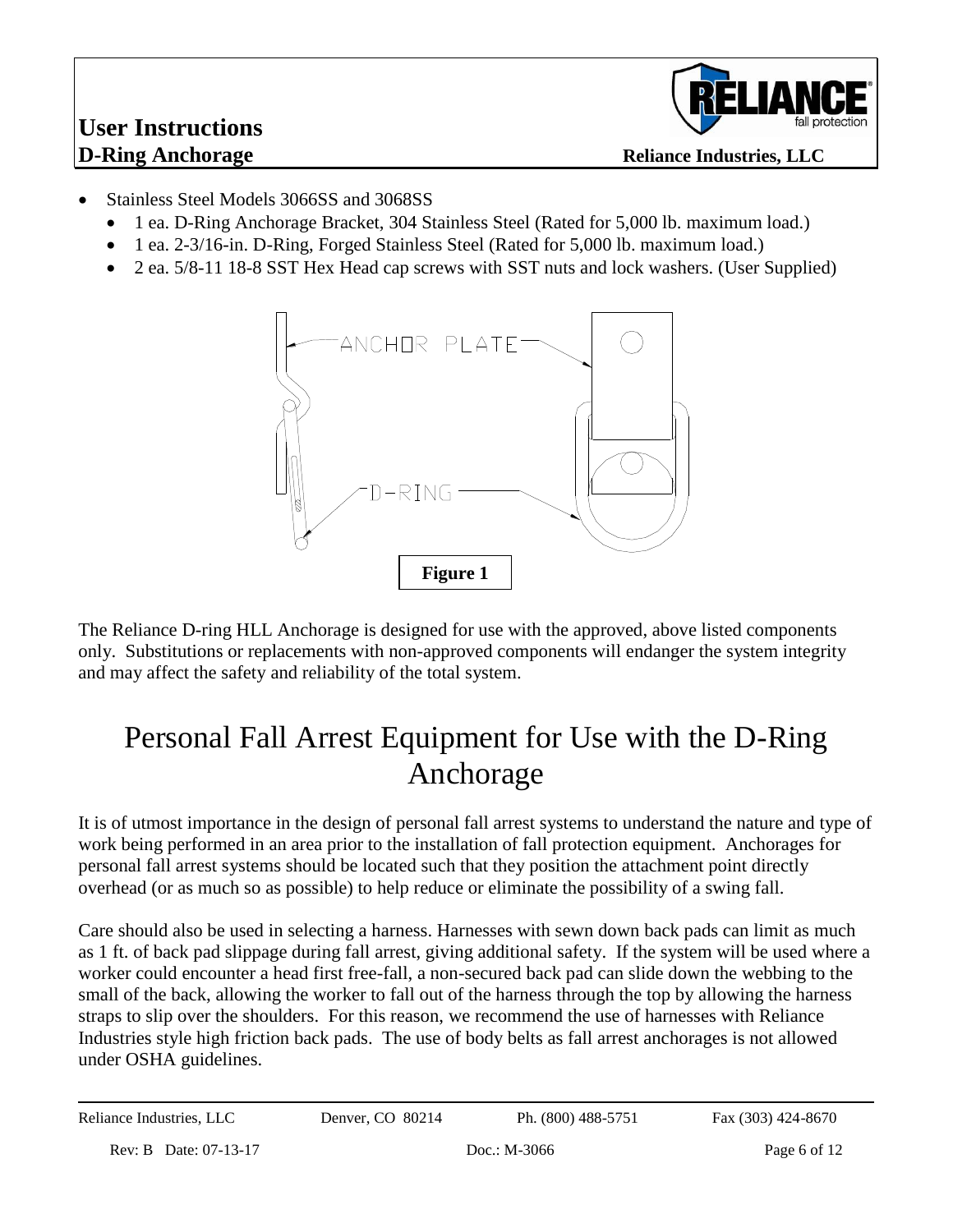

### Installation

Installation of lifeline anchorages should be done under the supervision of a Qualified Person trained in their design and use. Use only parts that have been qualified as compatible components by Reliance Industries. Ensure that the minimum anchorage strength is at least 3,600-lb. A qualified person must certify the anchorage locations and documentation kept on hand.

## D-Ring Anchorage Installation Procedures

NOTE: Approved fall protection must be worn during lifeline D-Ring Anchorage installation at all times. Do not use the anchorage until the system has been completely installed, inspected, and approved for use by a Qualified Person.

**WARNING:** DO NOT mount in an orientation in which the D-Ring can be side-loaded (see Figure 4).

Installation Method for P/N 3066 and 3066SS Bolt-On D-ring Anchorage

- 1. Determine the location of the Bolt-on D-ring Anchorage (see Figures 2 and 3 for acceptable mounting orientations).
- 2. Mark 2 holes on 3-in. centerline to match the hole spacing on the Anchorage Plate.
- 3. Drill 2 each 21/32-in. diameter holes through the anchorage structure. Install the D-ring over the Anchorage Plate and bolt to the required surface using 2 each 5/8-in. bolts (plated Grade 5 for carbon steel or 18-8 stainless steel for stainless steel) with nuts, washers, and lock washers. Torque to 90 ftlb.
- 4. If attaching to concrete that can be through drilled, use 5/8-11 Grade 5 plated threaded rod cut to the required length with nuts, washers, and lock washers at each end. For stainless steel installations 18-8 stainless steel threaded rod and hardware may be used.
- 5. If attaching to a concrete block wall, the pullout strength of the block may not be adequate. In this case a much larger back plate must be used to spread the load over a greater wall area. Consult Reliance Engineering or a licensed and registered Professional Engineer for exact strength requirements. Remember that the anchorages must support at least 2 times the anticipated load with design certification to meet OSHA regulations. Expansion anchors will not work with concrete block. Epoxy or through bolting offers the best choice, but either method MUST be designed and certified by a Qualified Person.

The procedure for removal of the Bolt-on Anchorage is the opposite of installation.

Reliance Industries, LLC Denver, CO 80214 Ph. (800) 488-5751 Fax (303) 424-8670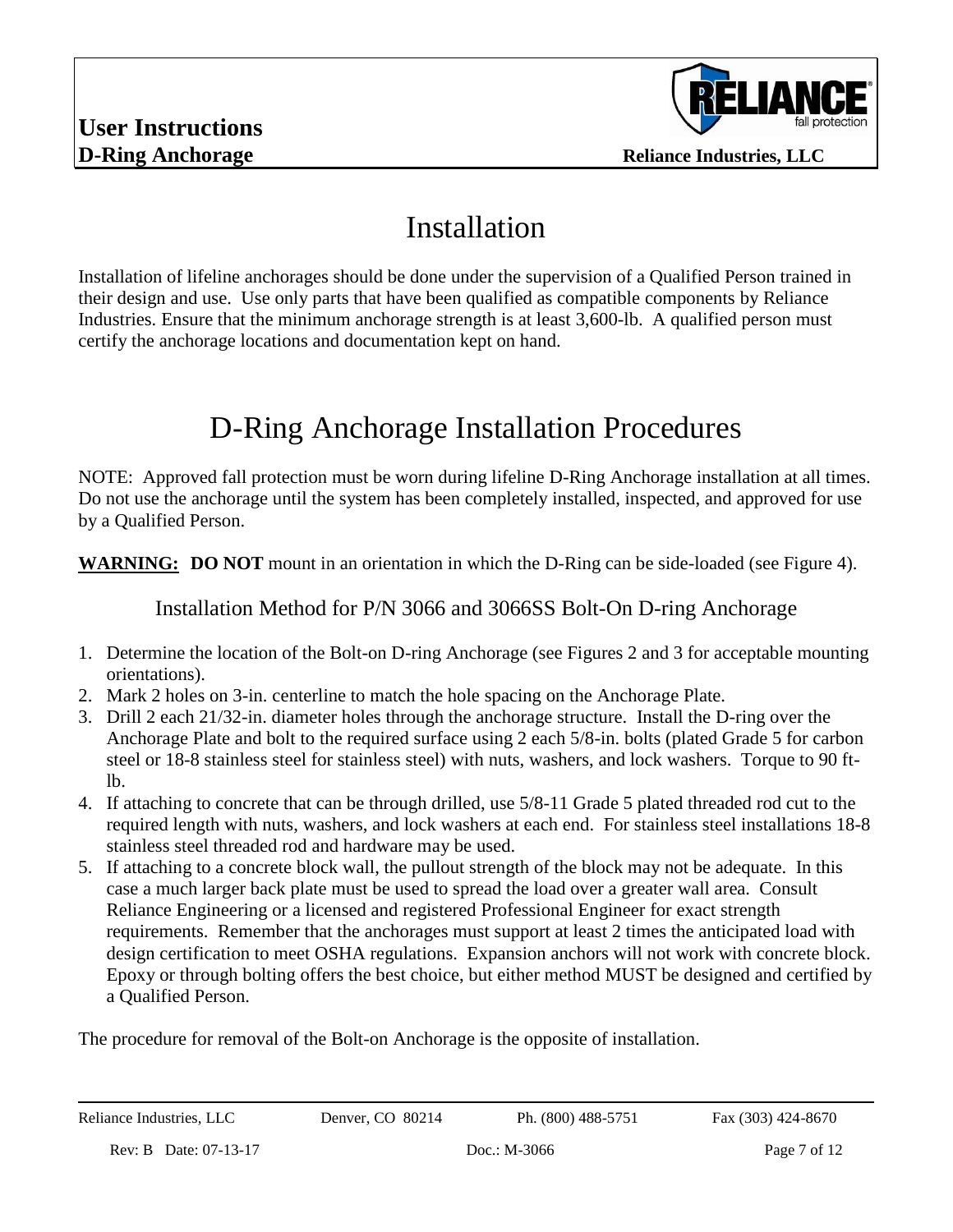# **User Instructions**



### Installation Method for P/N 3068Weld-on D-ring Anchorage

- 1. Determine the location of the Weld-on D-ring Anchorage (see Figures 2 and 3 for acceptable mounting orientations).
- 2. Remove scale and rust from welding location with a stiff metal brush.
- 3. Install D-ring onto formed bracket prior to welding. Weld with a 5/16-in. minimum fillet weld using 70,000-PSI minimum strength MIG wire or electrode in the indicated areas shown in Figure 5. Take care not to weld d-ring; d-ring must freely swivel after welding.
- 4. Using a wire brush, remove any weld spatter and smoke from anchor plate.
- 5. Paint Carbon Steel D-ring anchor plate with a zinc rich primer to help reduce corrosion.



The only method to remove a welded on D-ring Anchorage Plate is to grind or cut the weld surrounding the formed plate. Once removed, the surface can be ground flush and painted. Once a D-ring Anchorage Plate has been welded into place, it may not be removed and re-installed at another location, it must be destroyed.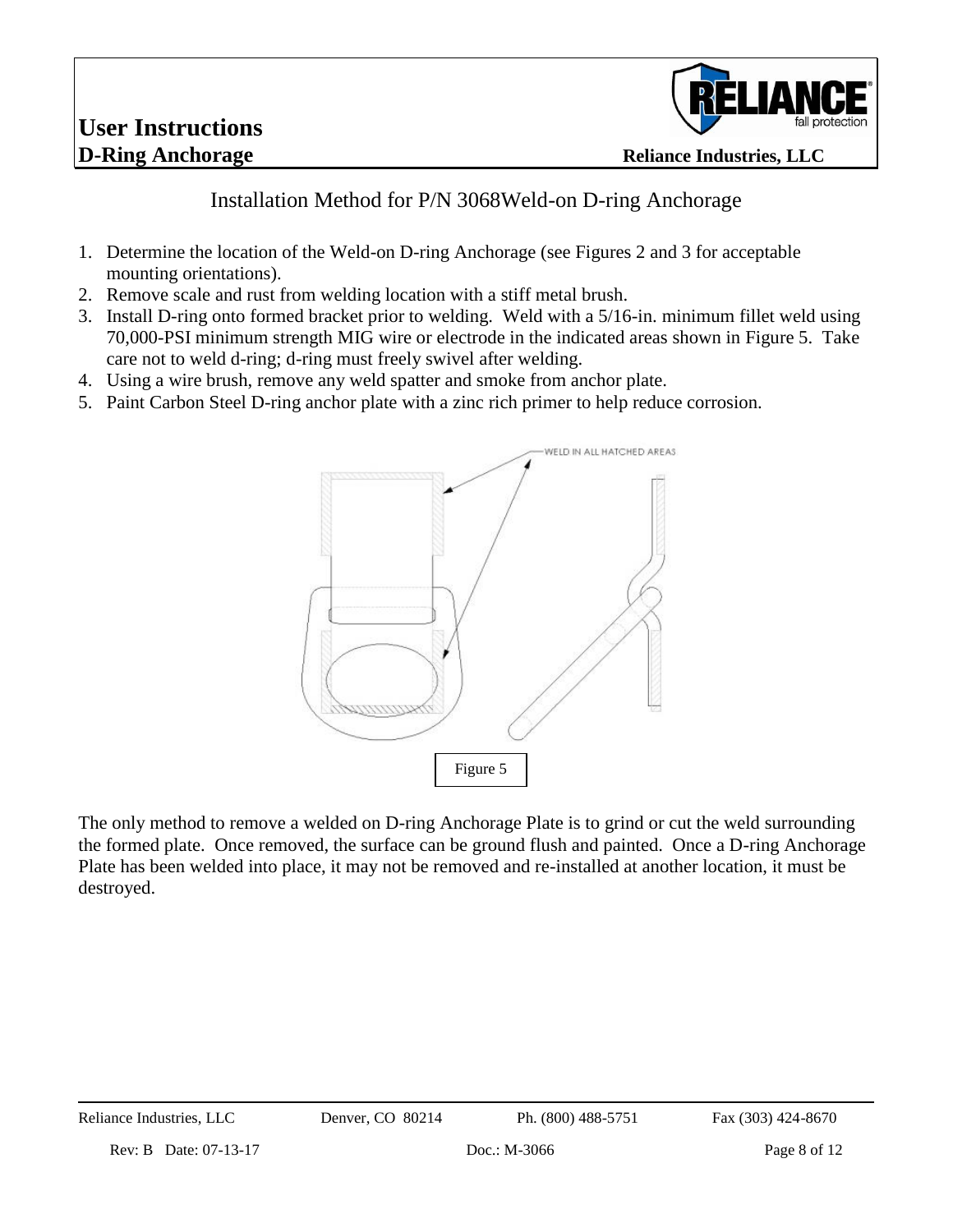# **User Instructions**



NOTE: While the pictures below show the 3066 Bolt-on version of the D-ring Anchorage, then 3066 Weld-on D-ring Anchorage is to be installed only in those orientations shown below as acceptable.



Reliance Industries, LLC Denver, CO 80214 Ph. (800) 488-5751 Fax (303) 424-8670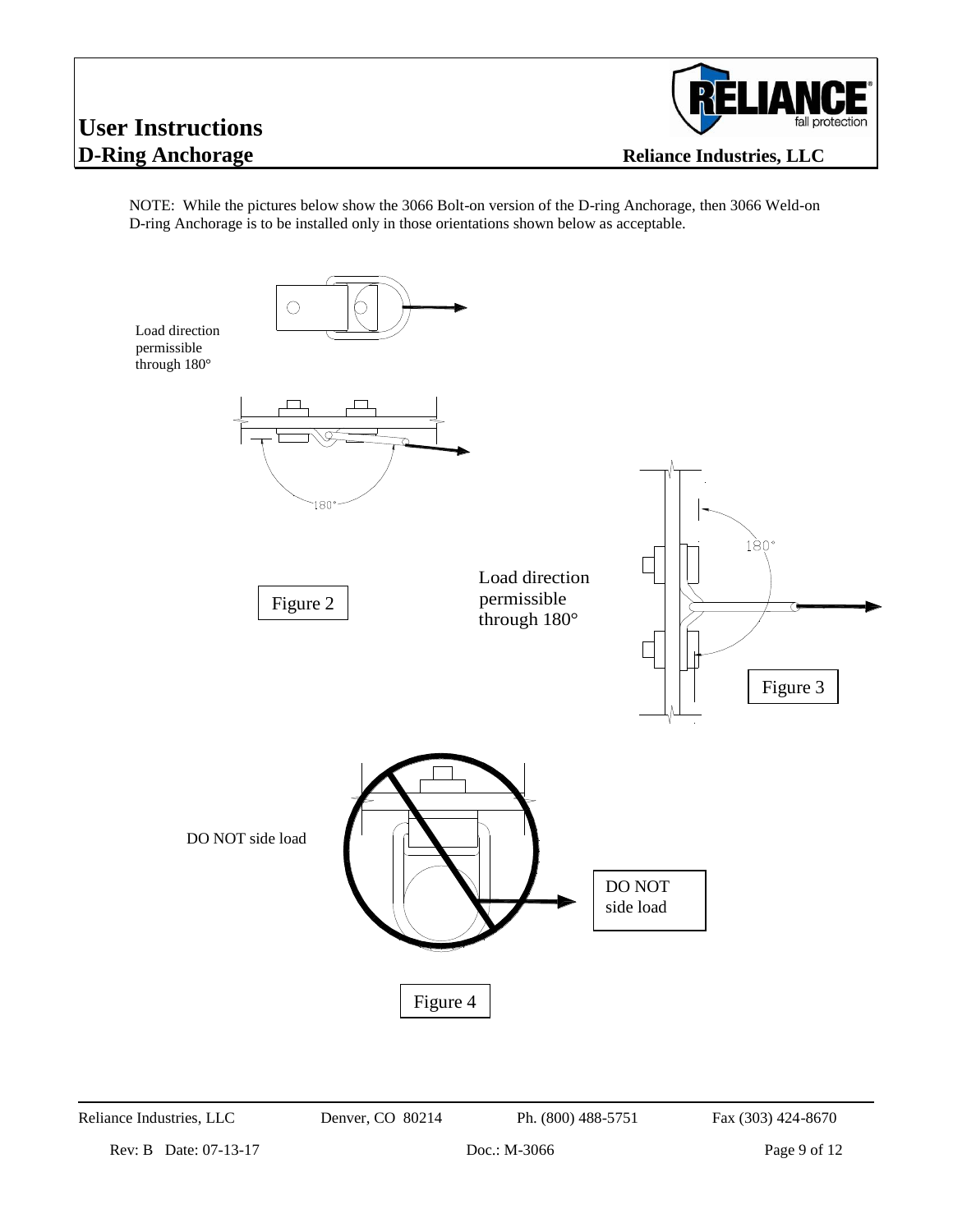

### Training

It is the responsibility of the employer to train all workers prior to using this system (per OSHA 1926.503 (a)(1)). The employer shall provide a training program for each employee who might be exposed to fall hazards. The program shall enable each employee to recognize the hazards of falling and shall train each employee in the procedures to be followed in order to minimize these hazards.

The employer shall assure that, as necessary, each employee has been trained by a competent person qualified in the following areas:

- a. OSHA regulations governing the use of personal fall arrest systems.
- b. Ability to recognize potential fall and workplace hazards.
- c. Method of inspection of safety equipment.
- d. Rescue procedures.
- e. Installation and removal techniques.

### Planning for Rescue

Prior to system use, a rescue plan must be prepared, the workers must be trained in its use, and the rescue equipment must be on hand to implement it in case of a fall.

Typical rescue plans include (but are not limited to) the following items:

- 1. List of equipment that must be readily accessible in the event of an emergency and the names of those workers certified to use or operate that equipment.
- 2. Emergency contact phone numbers (ambulance, hospital, fire department…) and a means to contact them (cell phone, emergency radio).
- 3. List of employees on the site, and the specific tasks they will perform to effect the rescue.

The equipment that will be used to aid in the rescue of any worker must be attached to structural anchorages independent of those used by the fallen worker. During installation of lifeline anchorages, rescue anchorages and equipment attachment anchorages should be installed and clearly marked in such a manner as to provide a means to rescue a worker in any position along the work area.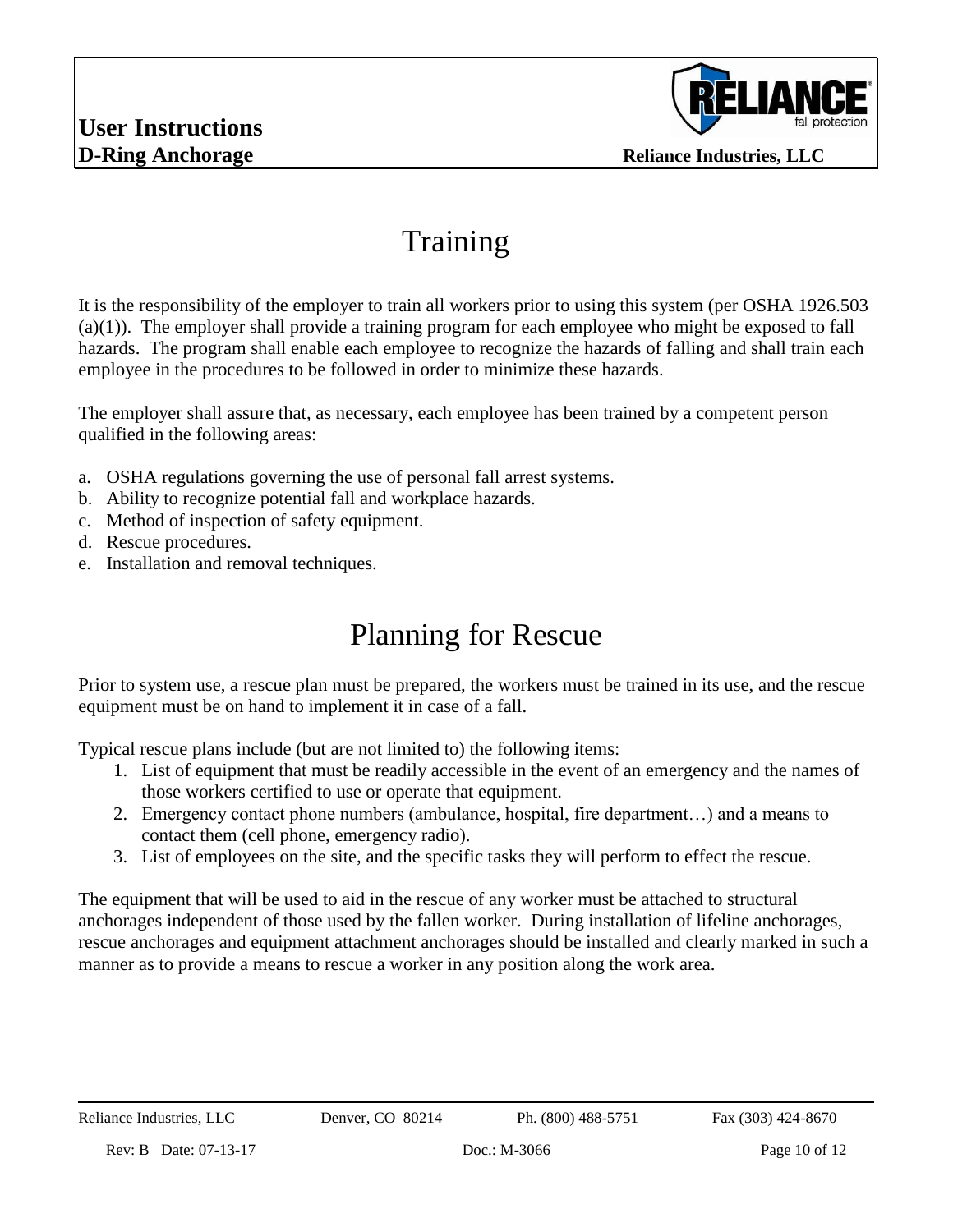

### Inspection

Prior to each use, the worker must inspect the system for any physical damage, wear, corrosion or missing parts. If the D-Ring Anchorage has seen a fall arrest load, it must be removed from service until it is inspected by a competent person who either replaces or repairs and re-certifies the components for use again. If an inspection reveals a problem or unsafe condition, remove the entire system from service until it can be re-certified by a competent person.

## Servicing

A qualified person trained in the inspection and servicing of system components must carry out servicing of this system. The company's safety officer should maintain a record log of all servicing and inspection dates. The system and all components must be withdrawn from service if subjected to fall arrest forces. Those components may be returned to service only after being certified by a qualified person. Only original Reliance Industries equipment replacement parts are approved for use in this system. Contact Reliance Engineering with questions and when in need of assistance.

### Warnings and Limitations

Proper care should always be taken to visually scan the work area prior to use. Remove any obstruction, debris, and other materials from and beneath the work area that could cause injuries or interfere with the operation of this system. Be cautious of swing fall hazards if working horizontally to the side of the anchorage. Always use the shortest lanyard length possible to connect to the anchorage. Be aware of the movements of others in the work area at the same time to ensure that the vertical lifelines do not become entangled. If lifelines do become entangled and a fall occurs, the sudden motion in the lifelines could pull others off balance.

Users should be familiar with pertinent regulations governing the use of this system and its components. Only trained and competent personnel should install and supervise the use of this system.

Use only Reliance Industries, LLC supplied or qualified compatible components.

### **If you have any questions regarding the correct installation or use of this product DO NOT USE. Call Reliance Engineering at Ph. (303) 424-8650 or Fax (303) 424-8670.**